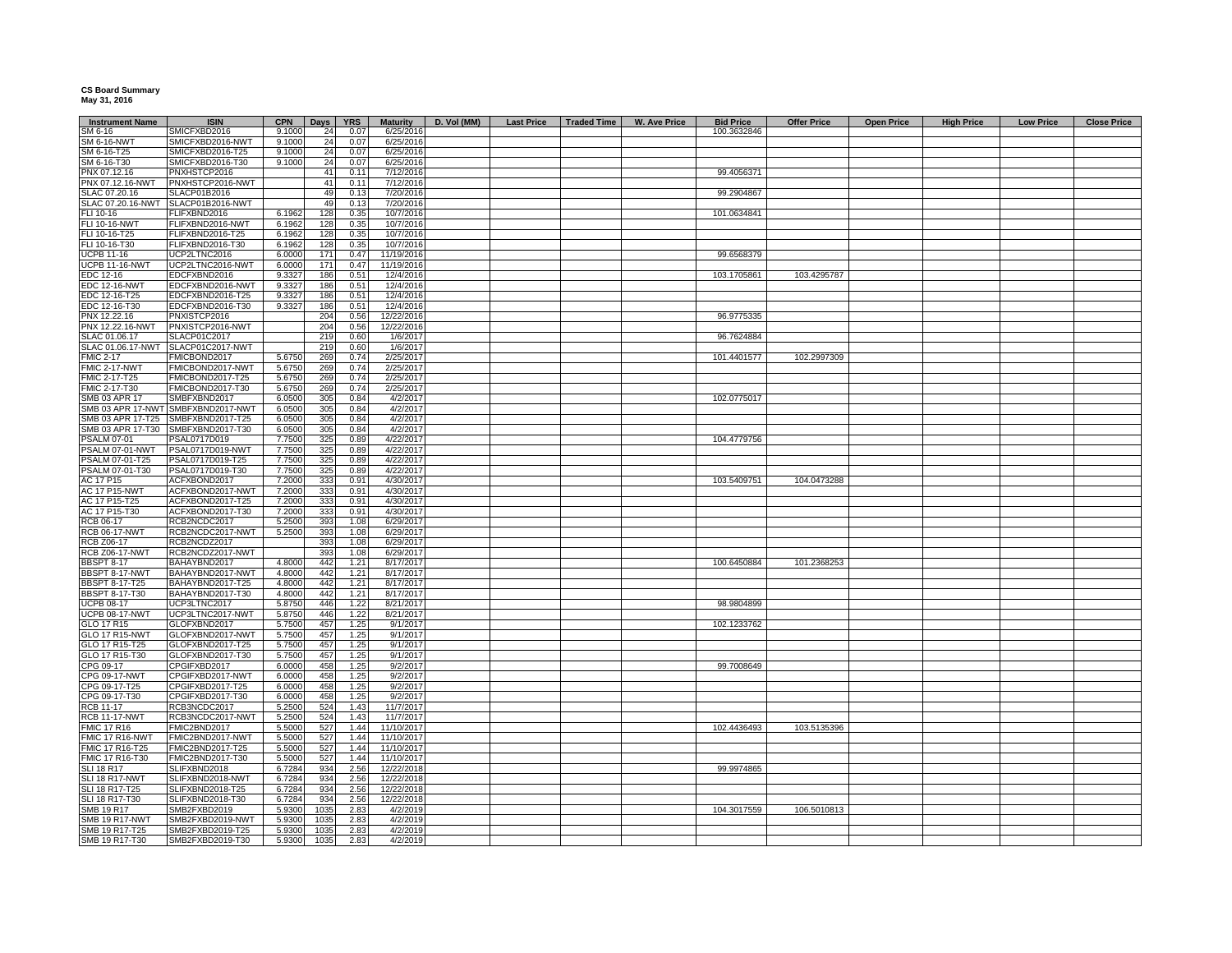| <b>Instrument Name</b>                | <b>ISIN</b>                          | <b>CPN</b>         | Days         | <b>YRS</b>   | <b>Maturity</b>          | D. Vol (MM) | <b>Last Price</b> | <b>Traded Time</b> | <b>W. Ave Price</b> | <b>Bid Price</b> | <b>Offer Price</b> | <b>Open Price</b> | <b>High Price</b> | <b>Low Price</b> | <b>Close Price</b> |
|---------------------------------------|--------------------------------------|--------------------|--------------|--------------|--------------------------|-------------|-------------------|--------------------|---------------------|------------------|--------------------|-------------------|-------------------|------------------|--------------------|
| SMB 04-19                             | SMBFXBND2019                         | 10.5000            | 10.36        | 2.84         | 4/3/2019                 | 1.100000    | 118.4530441       | 11:52:00 AM        | 118.4530441         | 110.8830225      |                    | 118.4530441       | 118.4530441       | 118.4530441      | 118.4530441        |
| <b>SMB 04-19-NWT</b>                  | SMBFXBND2019-NWT                     | 10.5000            | 1036         | 2.84         | 4/3/2019                 |             |                   |                    |                     |                  |                    |                   |                   |                  |                    |
| SMB 04-19-T25<br>SMB 04-19-T30        | SMBFXBND2019-T25<br>SMBFXBND2019-T30 | 10.5000<br>10.5000 | 1036<br>1036 | 2.84<br>2.84 | 4/3/2019<br>4/3/2019     |             |                   |                    |                     |                  |                    |                   |                   |                  |                    |
| <b>ALI 19 R17</b>                     | ALIFXBND2019                         | 5.625              | 1060         | 2.90         | 4/27/2019                | 0.500000    | 104.0635384       | 11:46:37 AM        | 104.0635384         | 104.0635384      | 106.1029225        | 104.0635384       | 104.0635384       | 104.0635384      | 104.0635384        |
| ALI 19 R17-NWT                        | ALIFXBND2019-NWT                     | 5.625              | 1060         | 2.90         | 4/27/2019                |             |                   |                    |                     |                  |                    |                   |                   |                  |                    |
| ALI 19 R17-T25                        | ALIFXBND2019-T25                     | 5.6250             | 1060         | 2.90         | 4/27/2019                |             |                   |                    |                     |                  |                    |                   |                   |                  |                    |
| ALI 19 R17-T30                        | ALIFXBND2019-T30                     | 5.6250             | 1060         | 2.90         | 4/27/2019                |             |                   |                    |                     |                  |                    |                   |                   |                  |                    |
| GLO 19 R17                            | GLOFXBND2019                         | 6.0000             | 1095         | 3.00         | 6/1/2019                 |             |                   |                    |                     | 104.9767359      |                    |                   |                   |                  |                    |
| <b>GLO 19 R17-NWT</b>                 | GLOFXBND2019-NWT                     | 6.0000             | 1095         | 3.00         | 6/1/2019                 |             |                   |                    |                     |                  |                    |                   |                   |                  |                    |
| GLO 19 R17-T25<br>GLO 19 R17-T30      | GLOFXBND2019-T25<br>GLOFXBND2019-T30 | 6.0000<br>6.0000   | 109<br>1095  | 3.00<br>3.00 | 6/1/2019<br>6/1/2019     |             |                   |                    |                     |                  |                    |                   |                   |                  |                    |
| <b>FLI 19 R17</b>                     | FLIFXBND2019                         | 6.2731             | 110:         | 3.02         | 6/8/2019                 | 62,000000   | 106.7167029       | 11:19:35 AM        | 106.7449297         | 105.7039816      | 107.6151770        | 106.7224641       | 107.7571157       | 106.7167029      | 106.7167029        |
| FLI 19 R17-NWT                        | FLIFXBND2019-NWT                     | 6.2731             | 110          | 3.02         | 6/8/2019                 |             |                   |                    |                     |                  |                    |                   |                   |                  |                    |
| FLI 19 R17-T25                        | FLIFXBND2019-T25                     | 6.2731             | 110:         | 3.02         | 6/8/2019                 |             |                   |                    |                     |                  |                    |                   |                   |                  |                    |
| FLI 19 R17-T30                        | FLIFXBND2019-T30                     | 6.2731             | 1102         | 3.02         | 6/8/2019                 |             |                   |                    |                     |                  |                    |                   |                   |                  |                    |
| SM 19 R17                             | SMICFXBD2019                         | 6.0000             | 1140         | 3.12         | 7/16/2019                |             |                   |                    |                     | 104.9903668      | 106.5717253        |                   |                   |                  |                    |
| <b>SM 19 R17-NWT</b><br>SM 19 R17-T25 | SMICFXBD2019-NWT<br>SMICFXBD2019-T25 | 6.0000<br>6.0000   | 1140<br>1140 | 3.12<br>3.12 | 7/16/2019<br>7/16/2019   |             |                   |                    |                     |                  |                    |                   |                   |                  |                    |
| SM 19 R17-T30                         | SMICFXBD2019-T30                     | 6.0000             | 1140         | 3.12         | 7/16/2019                |             |                   |                    |                     |                  |                    |                   |                   |                  |                    |
| <b>FMIC 19 R17</b>                    | FMICBOND2019                         | 5.7500             | 1165         | 3.19         | 8/10/2019                |             |                   |                    |                     | 98.5613830       |                    |                   |                   |                  |                    |
| FMIC 19 R17-NWT                       | FMICBOND2019-NWT                     | 5.7500             | 1165         | 3.19         | 8/10/2019                |             |                   |                    |                     |                  |                    |                   |                   |                  |                    |
| FMIC 19 R17-T25                       | FMICBOND2019-T25                     | 5.7500             | 1165         | 3.19         | 8/10/2019                |             |                   |                    |                     |                  |                    |                   |                   |                  |                    |
| FMIC 19 R17-T30                       | FMICBOND2019-T30                     | 5.7500             | 1165         | 3.19         | 8/10/2019                | 1.000000    |                   |                    |                     |                  |                    |                   |                   |                  |                    |
| JGS 08-19<br><b>JGS 08-19-NWT</b>     | JGSFXBND2019<br>JGSFXBND2019-NWT     | 5.2317<br>5.2317   | 1182<br>118  | 3.24<br>3.24 | 8/27/2019<br>8/27/2019   |             | 103.6947111       | 11:57:02 AM        | 103.7006558         | 103.1636759      | 104.9407475        | 103.6947111       | 103.6947111       | 103.6947111      | 103.6947111        |
| JGS 08-19-T25                         | JGSFXBND2019-T25                     | 5.2317             | 118          | 3.24         | 8/27/2019                |             |                   |                    |                     |                  |                    |                   |                   |                  |                    |
| JGS 08-19-T30                         | JGSFXBND2019-T30                     | 5.2317             | 118          | 3.24         | 8/27/2019                |             |                   |                    |                     |                  |                    |                   |                   |                  |                    |
| <b>GTCAP 11-19</b>                    | GTCFXBND2019                         | 4.7106             | $125 -$      | 3.43         | 11/7/2019                |             |                   |                    |                     | 100.2689852      |                    |                   |                   |                  |                    |
| GTCAP 11-19-NWT                       | GTCFXBND2019-NWT                     | 4.7106             | $125 -$      | 3.43         | 11/7/2019                |             |                   |                    |                     |                  |                    |                   |                   |                  |                    |
| GTCAP 11-19-T25                       | GTCFXBND2019-T25                     | 4.7106             | $125 -$      | 3.43         | 11/7/2019                |             |                   |                    |                     |                  |                    |                   |                   |                  |                    |
| GTCAP 11-19-T30<br><b>VLL 19 R17</b>  | 3TCFXBND2019-T30<br>VLLFXBND2019     | 4.7106<br>5.6542   | 1254<br>1256 | 3.43<br>3.44 | 11/7/2019<br>11/9/2019   |             |                   |                    |                     | 99.3921700       | 101.2624911        |                   |                   |                  |                    |
| VLL 19 R17-NWT                        | VLLFXBND2019-NWT                     | 5.6542             | 1256         | 3.44         | 11/9/2019                |             |                   |                    |                     |                  |                    |                   |                   |                  |                    |
| <b>VLL 19 R17-T25</b>                 | VLLFXBND2019-T25                     | 5.6542             | 1256         | 3.44         | 11/9/2019                |             |                   |                    |                     |                  |                    |                   |                   |                  |                    |
| VLL 19 R17-T30                        | VLLFXBND2019-T30                     | 5.6542             | 1256         | 3.44         | 11/9/2019                |             |                   |                    |                     |                  |                    |                   |                   |                  |                    |
| AC 19 R16                             | ACFXBOND2019                         | 5.4500             | 1270         | 3.48         | 11/23/2019               |             |                   |                    |                     | 104.5197153      | 106.0215288        |                   |                   |                  |                    |
| <b>AC 19 R16-NWT</b><br>AC 19 R16-T25 | ACFXBOND2019-NWT<br>ACFXBOND2019-T25 | 5.4500             | 1270         | 3.48         | 11/23/2019               |             |                   |                    |                     |                  |                    |                   |                   |                  |                    |
| AC 19 R16-T30                         | ACFXBOND2019-T30                     | 5.4500<br>5.4500   | 1270<br>1270 | 3.48<br>3.48 | 11/23/2019<br>11/23/2019 |             |                   |                    |                     |                  |                    |                   |                   |                  |                    |
| <b>GTCAP 20 R17</b>                   | GTCFXBND2020                         | 4.8371             | 1366         | 3.74         | 2/27/2020                |             |                   |                    |                     | 99.6164779       | 104.3092805        |                   |                   |                  |                    |
| GTCAP 20 R17-NWT                      | GTCFXBND2020-NWT                     | 4.8371             | 1366         | 3.74         | 2/27/2020                |             |                   |                    |                     |                  |                    |                   |                   |                  |                    |
| GTCAP 20 R17-T25                      | GTCFXBND2020-T25                     | 4.8371             | 1366         | 3.74         | 2/27/2020                |             |                   |                    |                     |                  |                    |                   |                   |                  |                    |
| GTCAP 20 R17-T30                      | GTCFXBND2020-T30                     | 4.8371             | 1366         | 3.74         | 2/27/2020                |             |                   |                    |                     |                  |                    |                   |                   |                  |                    |
| SMPH 03-20                            | SMPHFXBD2020                         | 5.1000             | 1369         | 3.75         | 3/1/2020                 |             |                   |                    |                     | 103.1076019      |                    |                   |                   |                  |                    |
| SMPH 03-20-NWT<br>SMPH 03-20-T25      | SMPHFXBD2020-NWT<br>SMPHFXBD2020-T25 | 5.1000<br>5.1000   | 1369<br>1369 | 3.75<br>3.75 | 3/1/2020<br>3/1/2020     |             |                   |                    |                     |                  |                    |                   |                   |                  |                    |
| SMPH 03-20-T30                        | SMPHFXBD2020-T30                     | 5.1000             | 1369         | 3.75         | 3/1/2020                 |             |                   |                    |                     |                  |                    |                   |                   |                  |                    |
| CPG 20 R18                            | CPGIFXBD2020                         | 6.6878             | 1370         | 3.75         | 3/2/2020                 |             |                   |                    |                     | 99.7951550       | 104.1752493        |                   |                   |                  |                    |
| CPG 20 R18-NWT                        | CPGIFXBD2020-NWT                     | 6.6878             | 1370         | 3.75         | 3/2/2020                 |             |                   |                    |                     |                  |                    |                   |                   |                  |                    |
| CPG 20 R18-T25                        | CPGIFXBD2020-T25                     | 6.6878             | 1370         | 3.75         | 3/2/2020                 |             |                   |                    |                     |                  |                    |                   |                   |                  |                    |
| CPG 20 R18-T30<br>MBT 04-20           | CPGIFXBD2020-T30<br>MBTLTNCD2020     | 6.6878<br>4.0000   | 1370<br>1423 | 3.75         | 3/2/2020<br>4/24/2020    |             |                   |                    |                     |                  |                    |                   |                   |                  |                    |
| EDC 20 R18                            | EDCFXBND2020                         | 4.1583             | 1432         | 3.90<br>3.92 | 5/3/2020                 |             |                   |                    |                     | 98.8692226       | 101.2916876        |                   |                   |                  |                    |
| EDC 20 R18-NWT                        | EDCFXBND2020-NWT                     | 4.1583             | 1432         | 3.92         | 5/3/2020                 |             |                   |                    |                     |                  |                    |                   |                   |                  |                    |
| EDC 20 R18-T25                        | EDCFXBND2020-T25                     | 4.1583             | 1432         | 3.92         | 5/3/2020                 |             |                   |                    |                     |                  |                    |                   |                   |                  |                    |
| EDC 20 R18-T30                        | EDCFXBND2020-T30                     | 4.1583             | 1432         | 3.92         | 5/3/2020                 |             |                   |                    |                     |                  |                    |                   |                   |                  |                    |
| PNB 06-20                             | PNBLTNCD2020                         | 4.1250             | 1472         | 4.03         | 6/12/2020                |             |                   |                    |                     |                  |                    |                   |                   |                  |                    |
| RCB 06-20<br>GLO 20 R18               | RCBLTNCD2020                         | 4.1250<br>4.8875   | 1479<br>1507 | 4.05         | 6/19/2020                | 1.000000    | 104.4246119       | 8:52:39 AM         | 104.4273708         | 100.8855701      | 104.9166345        | 104.4246119       | 104.4246119       | 104.4246119      | 104.4246119        |
| GLO 20 R18-NWT                        | GLOFXBND2020<br>GLOFXBND2020-NWT     | 4.8875             | 1507         | 4.13<br>4.13 | 7/17/2020<br>7/17/2020   |             |                   |                    |                     |                  |                    |                   |                   |                  |                    |
| GLO 20 R18-T25                        | GLOFXBND2020-T25                     | 4.8875             | 1507         | 4.13         | 7/17/2020                |             |                   |                    |                     |                  |                    |                   |                   |                  |                    |
| GLO 20 R18-T30                        | GLOFXBND2020-T30                     | 4.8875             | 1507         | 4.13         | 7/17/2020                |             |                   |                    |                     |                  |                    |                   |                   |                  |                    |
| <b>SLTC 20 R18</b>                    | SLTCFXBD2020                         | 4.9925             | 1543         | 4.22         | 8/22/2020                |             |                   |                    |                     | 98.0975364       | 103.8399680        |                   |                   |                  |                    |
| SLTC 20 R18-NWT                       | SLTCFXBD2020-NWT                     | 4.9925             | 1543         | 4.22         | 8/22/2020                |             |                   |                    |                     |                  |                    |                   |                   |                  |                    |
| SLTC 20 R18-T25<br>SLTC 20 R18-T30    | SLTCFXBD2020-T25<br>SLTCFXBD2020-T30 | 4.9925<br>4.9925   | 1543<br>1543 | 4.22<br>4.22 | 8/22/2020<br>8/22/2020   |             |                   |                    |                     |                  |                    |                   |                   |                  |                    |
| BDO 10-20                             | BDO2LTNC2020                         | 3.7500             | 1588         | 4.35         | 10/6/2020                |             |                   |                    |                     | 95.1417197       |                    |                   |                   |                  |                    |
| ALI 20 R19                            | ALIFXBND2020                         | 4.6250             | 1592         | 4.36         | 10/10/2020               |             |                   |                    |                     | 101.7714726      | 104.0962974        |                   |                   |                  |                    |
| <b>ALI 20 R19-NWT</b>                 | ALIFXBND2020-NWT                     | 4.6250             | 159          | 4.36         | 10/10/2020               |             |                   |                    |                     |                  |                    |                   |                   |                  |                    |
| ALI 20 R19-T25                        | ALIFXBND2020-T25                     | 4.6250             | 1592         | 4.36         | 10/10/2020               |             |                   |                    |                     |                  |                    |                   |                   |                  |                    |
| ALI 20 R19-T30                        | ALIFXBND2020-T30                     | 4.6250             | 1592         | 4.36         | 10/10/2020               |             |                   |                    |                     |                  |                    |                   |                   |                  |                    |
| <b>HOUSE 10-20</b>                    | HOUSEFBD2020                         | 6.2080             | 1598         | 4.38         | 10/16/2020               |             |                   |                    |                     | 100.0274659      | 103.9191759        |                   |                   |                  |                    |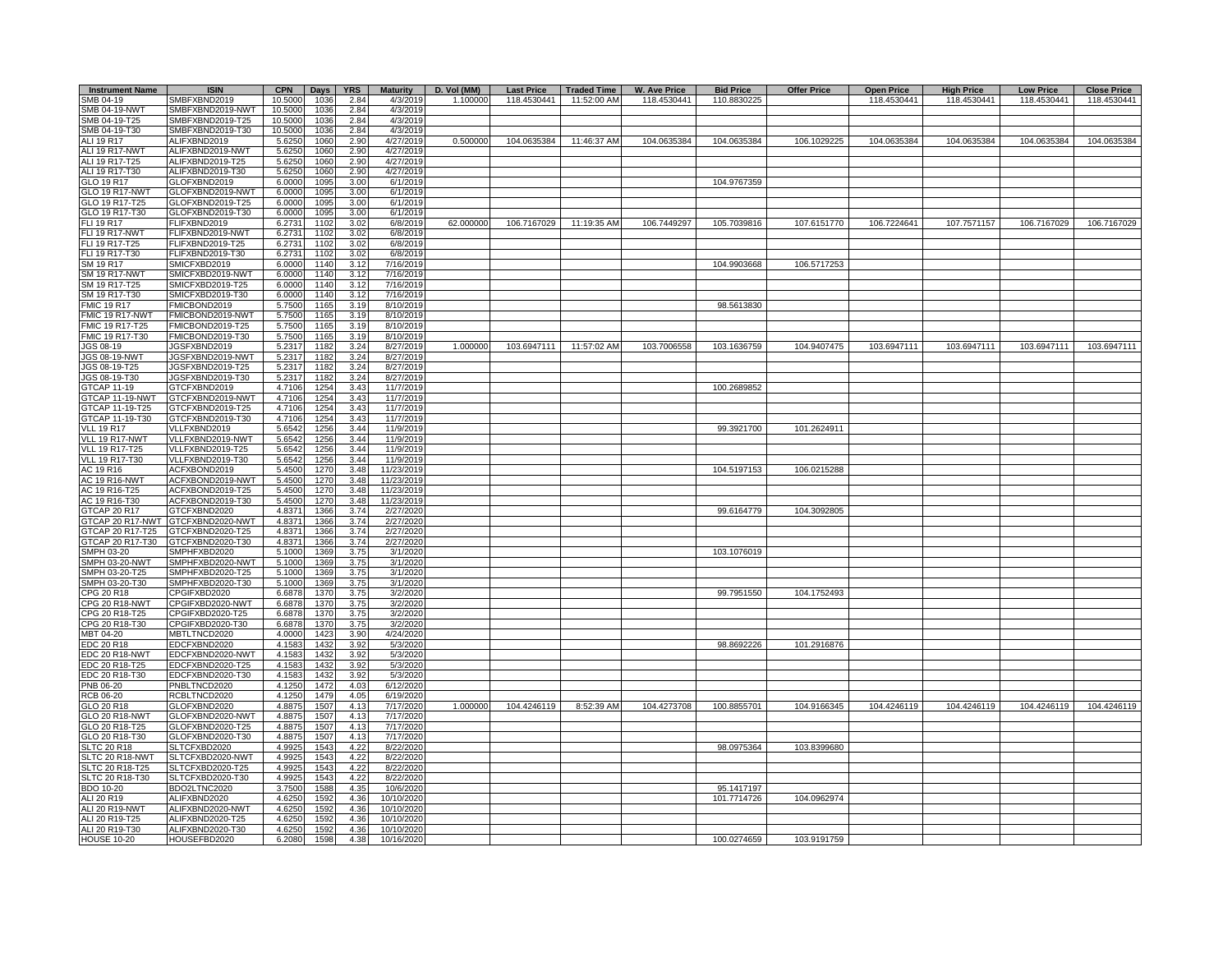| <b>Instrument Name</b>              | <b>ISIN</b>                          | <b>CPN</b>       | <b>Days</b>  | <b>YRS</b>   | <b>Maturity</b>          | D. Vol (MM) |             |             | Last Price   Traded Time   W. Ave Price | <b>Bid Price</b> | <b>Offer Price</b> | <b>Open Price</b> | <b>High Price</b> | <b>Low Price</b> | <b>Close Price</b> |
|-------------------------------------|--------------------------------------|------------------|--------------|--------------|--------------------------|-------------|-------------|-------------|-----------------------------------------|------------------|--------------------|-------------------|-------------------|------------------|--------------------|
| <b>HOUSE 10-20-NWT</b>              | HOUSEFBD2020-NWT                     | 6.2080           | 1598         | 4.38         | 10/16/2020               |             |             |             |                                         |                  |                    |                   |                   |                  |                    |
| HOUSE 10-20-T25                     | HOUSEFBD2020-T25                     | 6.2080           | 1598         | 4.38         | 10/16/2020               |             |             |             |                                         |                  |                    |                   |                   |                  |                    |
| <b>HOUSE 10-20-T30</b><br>AEV 11-20 | HOUSEFBD2020-T30<br>AEV2FXBD2020     | 6.2080<br>4.4722 | 1598<br>1619 | 4.38<br>4.43 | 10/16/2020<br>11/6/2020  |             |             |             |                                         | 101.3372798      | 102.7280646        |                   |                   |                  |                    |
| <b>AEV 11-20-NWT</b>                | AEV2FXBD2020-NWT                     | 4.4722           | 1619         | 4.43         | 11/6/2020                |             |             |             |                                         |                  |                    |                   |                   |                  |                    |
| AEV 11-20-T25                       | AEV2FXBD2020-T25                     | 4.4722           | 1619         | 4.43         | 11/6/2020                |             |             |             |                                         |                  |                    |                   |                   |                  |                    |
| AEV 11-20-T30                       | AEV2FXBD2020-T30                     | 4.4722           | 1619         | 4.43         | 11/6/2020                |             |             |             |                                         |                  |                    |                   |                   |                  |                    |
| FLI 20 R19                          | FLIFXBND2020                         | 4.8562           | 1621         | 4.44         | 11/8/2020                |             |             |             |                                         | 102.0309369      | 104.2920073        |                   |                   |                  |                    |
| <b>FLI 20 R19-NWT</b>               | FLIFXBND2020-NWT                     | 4.8562           | 1621         | 4.44         | 11/8/2020                |             |             |             |                                         |                  |                    |                   |                   |                  |                    |
| FLI 20 R19-T25                      | FLIFXBND2020-T25                     | 4.8562           | 1621         | 4.44         | 11/8/2020                |             |             |             |                                         |                  |                    |                   |                   |                  |                    |
| FLI 20 R19-T30                      | FLIFXBND2020-T30                     | 4.8562           | 1621         | 4.44         | 11/8/2020                |             |             |             |                                         |                  |                    |                   |                   |                  |                    |
| AEV 20 R19<br>AEV 20 R19-NWT        | AEVFXBND2020<br>AEVFXBND2020-NWT     | 4.4125<br>4.4125 | 1634<br>1634 | 4.47<br>4.47 | 11/21/2020<br>11/21/2020 |             |             |             |                                         | 101.1067458      |                    |                   |                   |                  |                    |
| AEV 20 R19-T25                      | AEVFXBND2020-T25                     | 4.4125           | 1634         | 4.47         | 11/21/2020               |             |             |             |                                         |                  |                    |                   |                   |                  |                    |
| AEV 20 R19-T30                      | AEVFXBND2020-T30                     | 4.4125           | 1634         | 4.47         | 11/21/2020               |             |             |             |                                         |                  |                    |                   |                   |                  |                    |
| MER 20 P19                          | MERFXBND2020                         | 4.3750           | 1655         | 4.53         | 12/12/2020               |             |             |             |                                         | 100.3066208      | 103.2259228        |                   |                   |                  |                    |
| <b>MER 20 P19-NWT</b>               | MERFXBND2020-NWT                     | 4.3750           | 1655         | 4.53         | 12/12/2020               |             |             |             |                                         |                  |                    |                   |                   |                  |                    |
| MER 20 P19-T25                      | MERFXBND2020-T25                     | 4.3750           | 1655         | 4.53         | 12/12/2020               |             |             |             |                                         |                  |                    |                   |                   |                  |                    |
| MER 20 P19-T30                      | MERFXBND2020-T30                     | 4.3750           | 1655         | 4.53         | 12/12/2020               |             |             |             |                                         |                  |                    |                   |                   |                  |                    |
| <b>FEL 21 R19</b>                   | TELFXBND2021                         | 5.2250           | 1711         | 4.68         | 2/6/2021                 | 1.780000    | 104.3335214 | 12:00:46 PM | 105.2453435                             | 104.3335214      |                    | 106.4073154       | 106.4073154       | 104.3335214      | 104.3335214        |
| FEL 21 R19-NWT<br>TEL 21 R19-T25    | TELFXBND2021-NWT<br>TELFXBND2021-T25 | 5.2250<br>5.2250 | 1711<br>1711 | 4.68<br>4.68 | 2/6/2021<br>2/6/2021     |             |             |             |                                         |                  |                    |                   |                   |                  |                    |
| TEL 21 R19-T30                      | TELFXBND2021-T30                     | 5.2250           | 1711         | 4.68         | 2/6/2021                 |             |             |             |                                         |                  |                    |                   |                   |                  |                    |
| <b>ABS 21 R19</b>                   | ABSFXBND2021                         | 5.3350           | 1715         | 4.70         | 2/10/2021                |             |             |             |                                         | 98.3023738       | 105.6837798        |                   |                   |                  |                    |
| ABS 21 R19-NWT                      | ABSFXBND2021-NWT                     | 5.3350           | 1715         | 4.70         | 2/10/2021                |             |             |             |                                         |                  |                    |                   |                   |                  |                    |
| ABS 21 R19-T25                      | ABSFXBND2021-T25                     | 5.3350           | 1715         | 4.70         | 2/10/2021                |             |             |             |                                         |                  |                    |                   |                   |                  |                    |
| ABS 21 R19-T30                      | ABSFXBND2021-T30                     | 5.3350           | 1715         | 4.70         | 2/10/2021                |             |             |             |                                         |                  |                    |                   |                   |                  |                    |
| ROCK 21 R19                         | ROCKFXBD2021                         | 5.0932           | 1720         | 4.71         | 2/15/2021                |             |             |             |                                         | 100.9114339      | 104.6668903        |                   |                   |                  |                    |
| ROCK 21 R19-NWT                     | ROCKFXBD2021-NWT                     | 5.0932           | 1720         | 4.71         | 2/15/2021                |             |             |             |                                         |                  |                    |                   |                   |                  |                    |
| ROCK 21 R19-T25                     | ROCKFXBD2021-T25                     | 5.0932           | 1720         | 4.71         | 2/15/2021                |             |             |             |                                         |                  |                    |                   |                   |                  |                    |
| ROCK 21 R19-T30<br>SMPH 02-21       | ROCKFXBD2021-T30<br>SMPH2FBD2021     | 5.0932<br>4.5095 | 1720<br>1730 | 4.71<br>4.74 | 2/15/2021<br>2/25/2021   |             |             |             |                                         | 101.3219077      |                    |                   |                   |                  |                    |
| SMPH 02-21-NWT                      | MPH2FBD2021-NWT                      | 4.5095           | 1730         | 4.74         | 2/25/2021                |             |             |             |                                         |                  |                    |                   |                   |                  |                    |
| SMPH 02-21-T25                      | MPH2FBD2021-T25                      | 4.5095           | 1730         | 4.74         | 2/25/2021                |             |             |             |                                         |                  |                    |                   |                   |                  |                    |
| SMPH 02-21-T30                      | SMPH2FBD2021-T30                     | 4.5095           | 1730         | 4.74         | 2/25/2021                |             |             |             |                                         |                  |                    |                   |                   |                  |                    |
| JGS 21 R19                          | JGSFXBND2021                         | 5.2442           | 1732         | 4.74         | 2/27/2021                | 1.900000    | 108.1085984 | 10:25:31 AM | 107.9565746                             | 104.0023431      |                    | 107.0989802       | 108.1085984       | 107.0989802      | 108.1085984        |
| JGS 21 R19-NWT                      | JGSFXBND2021-NWT                     | 5.2442           | 1732         | 4.74         | 2/27/2021                |             |             |             |                                         |                  |                    |                   |                   |                  |                    |
| JGS 21 R19-T25                      | JGSFXBND2021-T25                     | 5.2442           | 1732         | 4.74         | 2/27/2021                |             |             |             |                                         |                  |                    |                   |                   |                  |                    |
| JGS 21 R19-T30                      | JGSFXBND2021-T30                     | 5.2442           | 1732         | 4.74         | 2/27/2021                |             |             |             |                                         |                  |                    |                   |                   |                  |                    |
| SLI 21 R18<br><b>SLI 21 R18-NWT</b> | SLIFXBND2021<br>SLIFXBND2021-NWT     | 6.7150<br>6.7150 | 1755<br>1755 | 4.80<br>4.80 | 3/22/2021<br>3/22/2021   |             |             |             |                                         | 98.8422802       |                    |                   |                   |                  |                    |
| SLI 21 R18-T25                      | SLIFXBND2021-T25                     | 6.7150           | 1755         | 4.80         | 3/22/2021                |             |             |             |                                         |                  |                    |                   |                   |                  |                    |
| SLI 21 R18-T30                      | SLIFXBND2021-T30                     | 6.7150           | 1755         | 4.80         | 3/22/2021                |             |             |             |                                         |                  |                    |                   |                   |                  |                    |
| <b>MNTC 21 R19</b>                  | MNTCFXBD2021                         | 5.070            | 1764         | 4.83         | 3/31/2021                | 0.300000    | 101.0489189 | 8:56:45 AM  | 101.0484114                             | 102.7239629      |                    | 101.0489189       | 101.0489189       | 101.0489189      | 101.0489189        |
| MNTC 21 R19-NWT                     | MNTCFXBD2021-NWT                     | 5.0700           | 1764         | 4.83         | 3/31/2021                |             |             |             |                                         |                  |                    |                   |                   |                  |                    |
| MNTC 21 R19-T25                     | MNTCFXBD2021-T25                     | 5.0700           | 1764         | 4.83         | 3/31/2021                |             |             |             |                                         |                  |                    |                   |                   |                  |                    |
| MNTC 21 R19-T30                     | MNTCFXBD2021-T30                     | 5.0700           | 1764         | 4.83         | 3/31/2021                |             |             |             |                                         |                  |                    |                   |                   |                  |                    |
| SMB 21 R19                          | SMBFXBND2021                         | 5.5000           | 1766         | 4.84         | 4/2/2021                 | 1.600000    | 106.7500102 | 10:47:50 AM | 106.7571684                             | 104.0757853      | 107.8985160        | 106.7500102       | 106.7500102       | 106.7500102      | 106.7500102        |
| SMB 21 R19-NWT<br>SMB 21 R19-T25    | SMBFXBND2021-NWT<br>SMBFXBND2021-T25 | 5.5000<br>5.500  | 1766<br>1766 | 4.84<br>4.84 | 4/2/2021<br>4/2/2021     |             |             |             |                                         |                  |                    |                   |                   |                  |                    |
| SMB 21 R19-T30                      | SMBFXBND2021-T30                     | 5.5000           | 1766         | 4.84         | 4/2/2021                 |             |             |             |                                         |                  |                    |                   |                   |                  |                    |
| BP 04-21                            | LBPLTNCD2021                         | 3.7500           | 1773         | 4.85         | 4/9/2021                 |             |             |             |                                         |                  |                    |                   |                   |                  |                    |
| /LL 21 R19                          | VLLFXBND2021                         | 5.9437           | 1803         | 4.94         | 5/9/2021                 |             |             |             |                                         | 98.7048987       |                    |                   |                   |                  |                    |
| /LL 21 R19-NWT                      | VLLFXBND2021-NWT                     | 5.9437           | 1803         | 4.94         | 5/9/2021                 |             |             |             |                                         |                  |                    |                   |                   |                  |                    |
| VLL 21 R19-T25                      | VLLFXBND2021-T25                     | 5.9437           | 1803         | 4.94         | 5/9/2021                 |             |             |             |                                         |                  |                    |                   |                   |                  |                    |
| VLL 21 R19-T30                      | VLLFXBND2021-T30                     | 5.9437           | 1803         | 4.94         | 5/9/2021                 |             |             |             |                                         |                  |                    |                   |                   |                  |                    |
| AC 05-21                            | ACFXBOND2021                         | 6.8000           | 1806         | 4.94         | 5/12/2021                |             |             |             |                                         | 112.0329583      | 113.9545801        |                   |                   |                  |                    |
| AC 05-21-NWT<br>AC 05-21-T25        | ACFXBOND2021-NWT<br>ACFXBOND2021-T25 | 6.8000<br>6.8000 | 1806<br>1806 | 4.94<br>4.94 | 5/12/2021                |             |             |             |                                         |                  |                    |                   |                   |                  |                    |
| AC 05-21-T30                        | ACFXBOND2021-T30                     | 6.8000           | 1806         | 4.94         | 5/12/2021<br>5/12/2021   |             |             |             |                                         |                  |                    |                   |                   |                  |                    |
| SM 21 R19                           | SMICFXBD2021                         | 5.2958           | 1813         | 4.96         | 5/19/2021                |             |             |             |                                         | 104.4092169      |                    |                   |                   |                  |                    |
| SM 21 R19-NWT                       | SMICFXBD2021-NWT                     | 5.2958           | 1813         | 4.96         | 5/19/2021                |             |             |             |                                         |                  |                    |                   |                   |                  |                    |
| SM 21 R19-T25                       | MICFXBD2021-T25                      | 5.2958           | 1813         | 4.96         | 5/19/2021                |             |             |             |                                         |                  |                    |                   |                   |                  |                    |
| SM 21 R19-T30                       | SMICFXBD2021-T30                     | 5.2958           | 1813         | 4.96         | 5/19/2021                |             |             |             |                                         |                  |                    |                   |                   |                  |                    |
| CHI 21 R19                          | HIFXBND2021                          | 5.3200           | 1831         | 5.01         | 6/6/2021                 |             |             |             |                                         | 99.6517073       |                    |                   |                   |                  |                    |
| CHI 21 R19-NWT                      | CHIFXBND2021-NWT                     | 5.3200           | 1831         | 5.01         | 6/6/2021                 |             |             |             |                                         |                  |                    |                   |                   |                  |                    |
| CHI 21 R19-T25                      | HIFXBND2021-T25                      | 5.3200           | 1831         | 5.01         | 6/6/2021                 |             |             |             |                                         |                  |                    |                   |                   |                  |                    |
| CHI 21 R19-T30<br>GTCAP 21 R19      | CHIFXBND2021-T30<br>GTCFXBND2021     | 5.3200<br>5.1965 | 183'<br>1893 | 5.01<br>5.18 | 6/6/2021<br>8/7/2021     |             |             |             |                                         | 98.8602869       |                    |                   |                   |                  |                    |
| STCAP 21 R19-NWT                    | GTCFXBND2021-NWT                     | 5.1965           | 189          | 5.18         | 8/7/2021                 |             |             |             |                                         |                  |                    |                   |                   |                  |                    |
| GTCAP 21 R19-T25                    | GTCFXBND2021-T25                     | 5.1965           | 1893         | 5.18         | 8/7/2021                 |             |             |             |                                         |                  |                    |                   |                   |                  |                    |
| <b>STCAP 21 R19-T30</b>             | GTCFXBND2021-T30                     | 5.1965           | 1893         | 5.18         | 8/7/2021                 |             |             |             |                                         |                  |                    |                   |                   |                  |                    |
| SMPH 21 R19                         | SMPHFXBD2021                         | 5.2006           | 1918         | 5.25         | 9/1/2021                 |             |             |             |                                         | 103.7347770      |                    |                   |                   |                  |                    |
| SMPH 21 R19-NWT                     | SMPHFXBD2021-NWT                     | 5.2006           | 1918         | 5.25         | 9/1/2021                 |             |             |             |                                         |                  |                    |                   |                   |                  |                    |
| SMPH 21 R19-T25                     | SMPHFXBD2021-T25                     | 5.2006           | 1918         | 5.25         | 9/1/2021                 |             |             |             |                                         |                  |                    |                   |                   |                  |                    |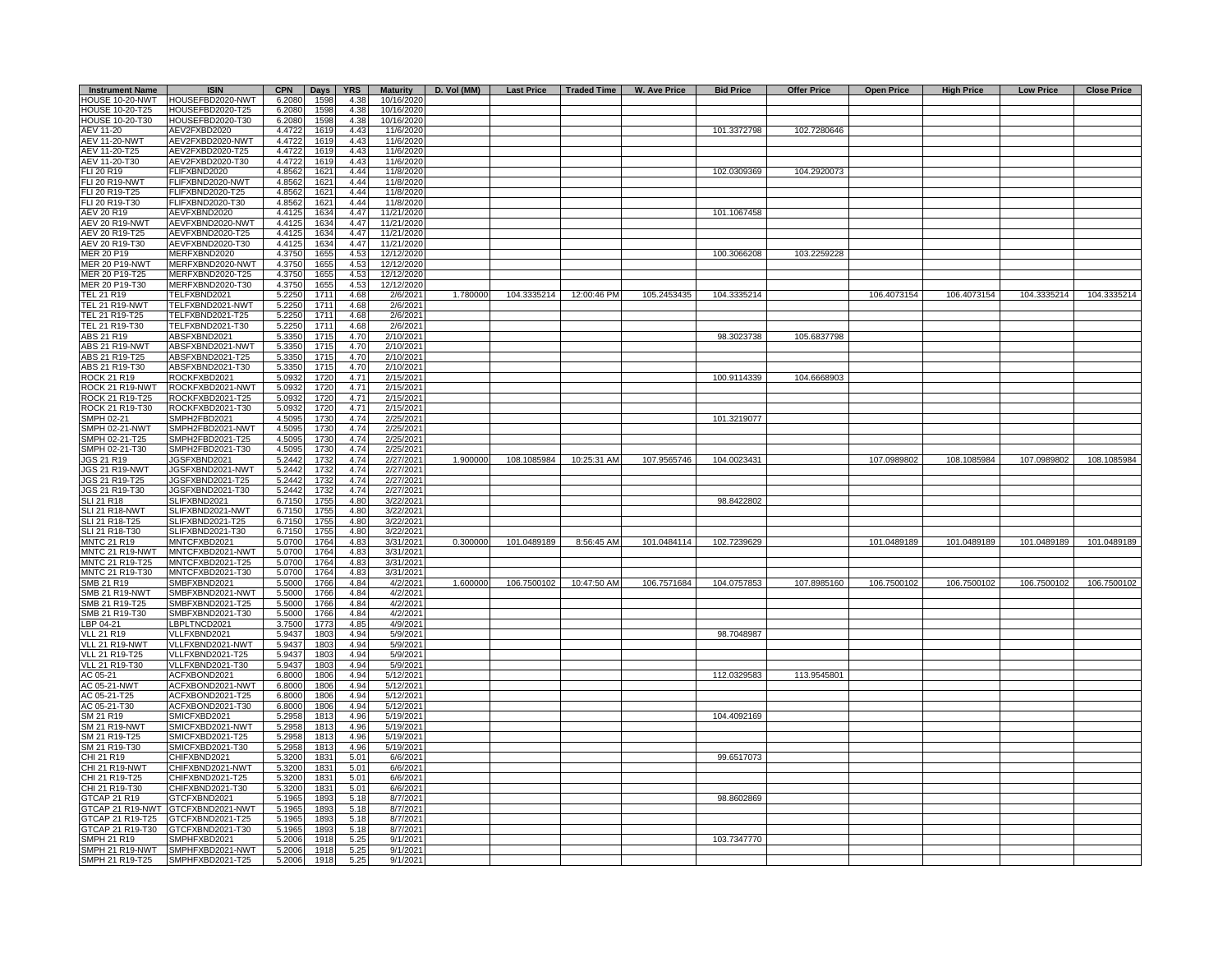| <b>Instrument Name</b>                      | <b>ISIN</b>                          | <b>CPN</b>       | Days         | <b>YRS</b>   | <b>Maturity</b>        | D. Vol (MM) | <b>Last Price</b>                | Traded Time | W. Ave Price | <b>Bid Price</b> | <b>Offer Price</b> | <b>Open Price</b> | <b>High Price</b> | <b>Low Price</b> | <b>Close Price</b>       |
|---------------------------------------------|--------------------------------------|------------------|--------------|--------------|------------------------|-------------|----------------------------------|-------------|--------------|------------------|--------------------|-------------------|-------------------|------------------|--------------------------|
| SMPH 21 R19-T30                             | SMPHFXBD2021-T30                     | 5.2006           | 1918         | 5.25         | 9/1/2021               |             |                                  |             |              |                  |                    |                   |                   |                  |                          |
| CPG 21 R20                                  | CPGIFXBD2021                         | 6.9758           | 1919         | 5.25         | 9/2/2021               |             |                                  |             |              | 98.8108606       |                    |                   |                   |                  |                          |
| CPG 21 R20-NWT                              | CPGIFXBD2021-NWT                     | 6.9758           | 1919         | 5.25         | 9/2/2021               |             |                                  |             |              |                  |                    |                   |                   |                  |                          |
| CPG 21 R20-T25                              | CPGIFXBD2021-T25                     | 6.9758           | 1919         | 5.25         | 9/2/2021               |             |                                  |             |              |                  |                    |                   |                   |                  |                          |
| CPG 21 R20-T30<br>AP 21 R19                 | CPGIFXBD2021-T30                     | 6.9758           | 1919         | 5.25         | 9/2/2021<br>9/10/2021  |             |                                  |             |              | 103.2933949      |                    |                   |                   |                  |                          |
| AP 21 R19-NWT                               | APCFXBND2021<br>APCFXBND2021-NWT     | 5.2050<br>5.2050 | 1927<br>1927 | 5.28<br>5.28 | $\frac{9}{10/2021}$    |             |                                  |             |              |                  |                    |                   |                   |                  |                          |
| AP 21 R19-T25                               | APCFXBND2021-T25                     | 5.2050           | 1927         | 5.28         | 9/10/2021              |             |                                  |             |              |                  |                    |                   |                   |                  |                          |
| AP 21 R19-T30                               | APCFXBND2021-T30                     | 5.2050           | 1927         | 5.28         | 9/10/2021              |             |                                  |             |              |                  |                    |                   |                   |                  |                          |
| MBT 11-21                                   | MBTLTNCD2021                         | 4.2500           | 1999         | 5.47         | 11/21/2021             |             |                                  |             |              |                  |                    |                   |                   |                  |                          |
| FLI 21 R20                                  | FLIFXBND2021                         | 5.4000           | 2012         | 5.51         | 12/4/2021              |             |                                  |             |              | 104.6180417      | 107.4027733        |                   |                   |                  |                          |
| <b>FLI 21 R20-NWT</b>                       | FLIFXBND2021-NWT                     | 5.4000           | 201          | 5.51         | 12/4/2021              |             |                                  |             |              |                  |                    |                   |                   |                  |                          |
| FLI 21 R20-T25                              | FLIFXBND2021-T25                     | 5.4000           | 201          | 5.51         | 12/4/2021              |             |                                  |             |              |                  |                    |                   |                   |                  |                          |
| FLI 21 R20-T30                              | FLIFXBND2021-T30                     | 5.4000           | 2012         | 5.51         | 12/4/2021              |             |                                  |             |              |                  |                    |                   |                   |                  |                          |
| RLC 02-22                                   | RLCFXBND2022                         | 4.8000           | 2093         | 5.73         | 2/23/2022              |             |                                  |             |              | 100.2411925      | 103.0203390        |                   |                   |                  |                          |
| <b>RLC 02-22-NWT</b><br>RLC 02-22-T25       | RLCFXBND2022-NWT<br>RLCFXBND2022-T25 | 4.8000<br>4.8000 | 2093<br>2093 | 5.73<br>5.73 | 2/23/2022<br>2/23/2022 |             |                                  |             |              |                  |                    |                   |                   |                  |                          |
| RLC 02-22-T30                               | RLCFXBND2022-T30                     | 4.8000           | 2093         | 5.73         | 2/23/2022              |             |                                  |             |              |                  |                    |                   |                   |                  |                          |
| SMB 22 R19                                  | SMBFXBND2022                         | 6.6000           | 213'         | 5.83         | 4/2/2022               |             |                                  |             |              | 109.3251595      | 113.4070004        |                   |                   |                  |                          |
| <b>SMB 22 R19-NWT</b>                       | SMBFXBND2022-NWT                     | 6.6000           | 213'         | 5.83         | 4/2/2022               |             |                                  |             |              |                  |                    |                   |                   |                  |                          |
| SMB 22 R19-T25                              | SMBFXBND2022-T25                     | 6.6000           | 213'         | 5.83         | 4/2/2022               |             |                                  |             |              |                  |                    |                   |                   |                  |                          |
| SMB 22 R19-T30                              | SMBFXBND2022-T30                     | 6.6000           | 213          | 5.83         | 4/2/2022               |             |                                  |             |              |                  |                    |                   |                   |                  |                          |
| ALI 22 R19                                  | ALIFXBND2022                         | 6.0000           | 2156         | 5.90         | 4/27/2022              | 0.300000    | 108.7823406                      | 8:56:10 AM  | 108.7785954  | 109.0506359      | 111.5358144        | 108.7823406       | 108.7823406       | 108.7823406      | 108.7823406              |
| <b>ALI 22 R19-NWT</b>                       | ALIFXBND2022-NWT                     | 6.0000           | 2156         | 5.90         | 4/27/2022              |             |                                  |             |              |                  |                    |                   |                   |                  |                          |
| ALI 22 R19-T25                              | ALIFXBND2022-T25                     | 6.0000           | 2156         | 5.90         | 4/27/2022              |             |                                  |             |              |                  |                    |                   |                   |                  |                          |
| ALI 22 R19-T30<br>ALI 22 4.5                | ALIFXBND2022-T30<br>ALI2FXBD2022     | 6.0000<br>4.5000 | 2156<br>2158 | 5.90<br>5.91 | 4/27/2022<br>4/29/2022 |             |                                  |             |              | 101.0307147      | 104.2097201        |                   |                   |                  |                          |
| ALI 22 4.5-NWT                              | ALI2FXBD2022-NWT                     | 4.5000           | 2158         | 5.91         | 4/29/2022              |             |                                  |             |              |                  |                    |                   |                   |                  |                          |
| ALI 22 4.5-T25                              | ALI2FXBD2022-T25                     | 4.5000           | 2158         | 5.91         | 4/29/2022              |             |                                  |             |              |                  |                    |                   |                   |                  |                          |
| ALI 22 4.5-T30                              | ALI2FXBD2022-T30                     | 4.5000           | 2158         | 5.91         | 4/29/2022              |             |                                  |             |              |                  |                    |                   |                   |                  |                          |
| <b>SLTC 22 R20</b>                          | SLTCFXBD2022                         | 5.5796           | 2181         | 5.97         | 5/22/2022              |             |                                  |             |              | 97.9011747       | 105.6279279        |                   |                   |                  |                          |
| SLTC 22 R20-NWT                             | SLTCFXBD2022-NWT                     | 5.5796           | 2181         | 5.97         | 5/22/2022              |             |                                  |             |              |                  |                    |                   |                   |                  |                          |
| SLTC 22 R20-T25                             | SLTCFXBD2022-T25                     | 5.5796           | 2181         | 5.97         | 5/22/2022              |             |                                  |             |              |                  |                    |                   |                   |                  |                          |
| SLTC 22 R20-T30                             | SLTCFXBD2022-T30                     | 5.5796           | 2181         | 5.97         | 5/22/2022              |             |                                  |             |              |                  |                    |                   |                   |                  |                          |
| <b>HOUSE 22 R20</b>                         | HOUSEFBD2022                         | 6.1310           | 2236         | 6.12         | 7/16/2022              |             |                                  |             |              | 96.9124159       |                    |                   |                   |                  |                          |
| HOUSE 22 R20-NWT<br><b>HOUSE 22 R20-T25</b> | HOUSEFBD2022-NWT<br>HOUSEFBD2022-T25 | 6.1310<br>6.1310 | 2236<br>2236 | 6.12<br>6.12 | 7/16/2022<br>7/16/2022 |             |                                  |             |              |                  |                    |                   |                   |                  |                          |
| <b>HOUSE 22 R20-T30</b>                     | HOUSEFBD2022-T30                     | 6.1310           | 2236         | 6.12         | 7/16/2022              |             |                                  |             |              |                  |                    |                   |                   |                  |                          |
| SM 22 R19                                   | SMICFXBD2022                         | 6.9442           | 2236         | 6.12         | 7/16/2022              |             |                                  |             |              | 113.0940913      | 117.0318173        |                   |                   |                  |                          |
| SM 22 R19-NWT                               | SMICFXBD2022-NWT                     | 6.9442           | 2236         | 6.12         | 7/16/2022              |             |                                  |             |              |                  |                    |                   |                   |                  |                          |
| SM 22 R19-T25                               | SMICFXBD2022-T25                     | 6.9442           | 2236         | 6.12         | 7/16/2022              |             |                                  |             |              |                  |                    |                   |                   |                  |                          |
| SM 22 R19-T30                               | SMICFXBD2022-T30                     | 6.9442           | 2236         | 6.12         | 7/16/2022              |             |                                  |             |              |                  |                    |                   |                   |                  |                          |
| AEV 22 R20                                  | AEVFXBND2022                         | 5.0056           | 2257         | 6.18         | 8/6/2022               |             |                                  |             |              | 102.8497519      |                    |                   |                   |                  |                          |
| <b>AEV 22 R20-NWT</b>                       | AEVFXBND2022-NWT                     | 5.0056           | 225          | 6.18         | 8/6/2022               |             |                                  |             |              |                  |                    |                   |                   |                  |                          |
| AEV 22 R20-T25                              | AEVFXBND2022-T25                     | 5.0056           | 2257<br>2257 | 6.18         | 8/6/2022               |             |                                  |             |              |                  |                    |                   |                   |                  |                          |
| AEV 22 R20-T30<br><b>FLI 22 R20</b>         | AEVFXBND2022-T30<br>FLIFXBND2022     | 5.0056<br>5.3567 | 227'         | 6.18<br>6.22 | 8/6/2022<br>8/20/2022  |             |                                  |             |              | 104.3476397      |                    |                   |                   |                  |                          |
| <b>FLI 22 R20-NWT</b>                       | FLIFXBND2022-NWT                     | 5.3567           | 227          | 6.22         | 8/20/2022              |             |                                  |             |              |                  |                    |                   |                   |                  |                          |
| FLI 22 R20-T25                              | FLIFXBND2022-T25                     | 5.3567           | 227          | 6.22         | 8/20/2022              |             |                                  |             |              |                  |                    |                   |                   |                  |                          |
| FLI 22 R20-T30                              | FLIFXBND2022-T30                     | 5.3567           | 227'         | 6.22         | 8/20/2022              |             |                                  |             |              |                  |                    |                   |                   |                  |                          |
| GTCAP 23 R20                                | GTCFXBND2023                         | 5.0937           | 2462         | 6.74         | 2/27/2023              |             |                                  |             |              | 95.0063168       |                    |                   |                   |                  |                          |
| GTCAP 23 R20-NWT                            | GTCFXBND2023-NWT                     | 5.0937           | 2462         | 6.74         | 2/27/2023              |             |                                  |             |              |                  |                    |                   |                   |                  |                          |
| GTCAP 23 R20-T25                            | GTCFXBND2023-T25                     | 5.0937           | 2462         | 6.74         | 2/27/2023              |             |                                  |             |              |                  |                    |                   |                   |                  |                          |
| GTCAP 23 R20-T30                            | GTCFXBND2023-T30                     | 5.0937           | 2462         | 6.74         | 2/27/2023              |             |                                  |             |              |                  |                    |                   |                   |                  |                          |
| EDC 23 R19<br>EDC 23 R19-NWT                | EDCFXBND2023<br>EDCFXBND2023-NWT     | 4.7312<br>4.7312 | 2527         | 6.92<br>6.92 | 5/3/2023<br>5/3/2023   |             |                                  |             |              | 98.4395582       |                    |                   |                   |                  |                          |
| EDC 23 R19-T25                              | EDCFXBND2023-T25                     | 4.7312           | 2527<br>2527 | 6.92         | 5/3/2023               |             |                                  |             |              |                  |                    |                   |                   |                  |                          |
| EDC 23 R19-T30                              | EDCFXBND2023-T30                     | 4.7312           | 2527         | 6.92         | 5/3/2023               |             |                                  |             |              |                  |                    |                   |                   |                  |                          |
| GLO 23 R20                                  | GLOFXBND2023                         | 5.2792           | 2602         | 7.12         | 7/17/2023              |             |                                  |             |              | 104.8828985      |                    |                   |                   |                  |                          |
| GLO 23 R20-NWT                              | GLOFXBND2023-NWT                     | 5.2792           | 2602         | 7.12         | 7/17/2023              |             |                                  |             |              |                  |                    |                   |                   |                  |                          |
| GLO 23 R20-T25                              | GLOFXBND2023-T25                     | 5.2792           | 2602         | 7.12         | 7/17/2023              |             |                                  |             |              |                  |                    |                   |                   |                  |                          |
| GLO 23 R20-T30                              | GLOFXBND2023-T30                     | 5.2792           | 2602         | 7.12         | 7/17/2023              |             |                                  |             |              |                  |                    |                   |                   |                  |                          |
| FLI 23 R20                                  | FLIFXBND2023                         | 5.4333           | 2716         | 7.44         | 11/8/2023              |             |                                  |             |              | 102.9897788      |                    |                   |                   |                  |                          |
| <b>FLI 23 R20-NWT</b><br>FLI 23 R20-T25     | FLIFXBND2023-NWT<br>FLIFXBND2023-T25 | 5.4333<br>5.4333 | 2716<br>2716 | 7.44<br>7.44 | 11/8/2023<br>11/8/2023 |             |                                  |             |              |                  |                    |                   |                   |                  |                          |
| FLI 23 R20-T30                              | -LIFXBND2023-T30                     | 5.4333           | 2716         | 7.44         | 11/8/2023              |             |                                  |             |              |                  |                    |                   |                   |                  |                          |
| AEV 23 R20                                  | AEVFXBND2023                         | 4.6188           | 2729         | 7.47         | 11/21/2023             |             |                                  |             |              | 100.4331021      |                    |                   |                   |                  |                          |
| <b>AEV 23 R20-NWT</b>                       | AEVFXBND2023-NWT                     | 4.618            | 2729         | 7.47         | 11/21/2023             |             |                                  |             |              |                  |                    |                   |                   |                  |                          |
| AEV 23 R20-T25                              | AEVFXBND2023-T25                     | 4.6188           | 2729         | 7.47         | 11/21/2023             |             |                                  |             |              |                  |                    |                   |                   |                  |                          |
| AEV 23 R20-T30                              | AEVFXBND2023-T30                     | 4.6188           | 2729         | 7.47         | 11/21/2023             |             |                                  |             |              |                  |                    |                   |                   |                  |                          |
| FDC 24 R21                                  | FDCFXBND2024                         | 6.1458           | 2793         | 7.65         | 1/24/2024              |             |                                  |             |              | 106.5857237      |                    |                   |                   |                  |                          |
| <b>FDC 24 R21-NWT</b>                       | FDCFXBND2024-NWT                     | 6.1458           | 279          | 7.65         | 1/24/2024              |             |                                  |             |              |                  |                    |                   |                   |                  |                          |
| FDC 24 R21-T25                              | FDCFXBND2024-T25                     | 6.1458           | 2793         | 7.65         | 1/24/2024              |             |                                  |             |              |                  |                    |                   |                   |                  |                          |
| FDC 24 R21-T30<br>ALI 24 R20                | FDCFXBND2024-T30<br>ALIFXBND2024     | 6.1458<br>5.0000 | 2793<br>2799 | 7.65<br>7.66 | 1/24/2024<br>1/30/2024 |             | 0.200000 103.0412762 10:23:42 AM |             | 103.0412762  | 103.0412762      | 106.5393511        | 103.0412762       | 103.0412762       |                  | 103.0412762  103.0412762 |
|                                             |                                      |                  |              |              |                        |             |                                  |             |              |                  |                    |                   |                   |                  |                          |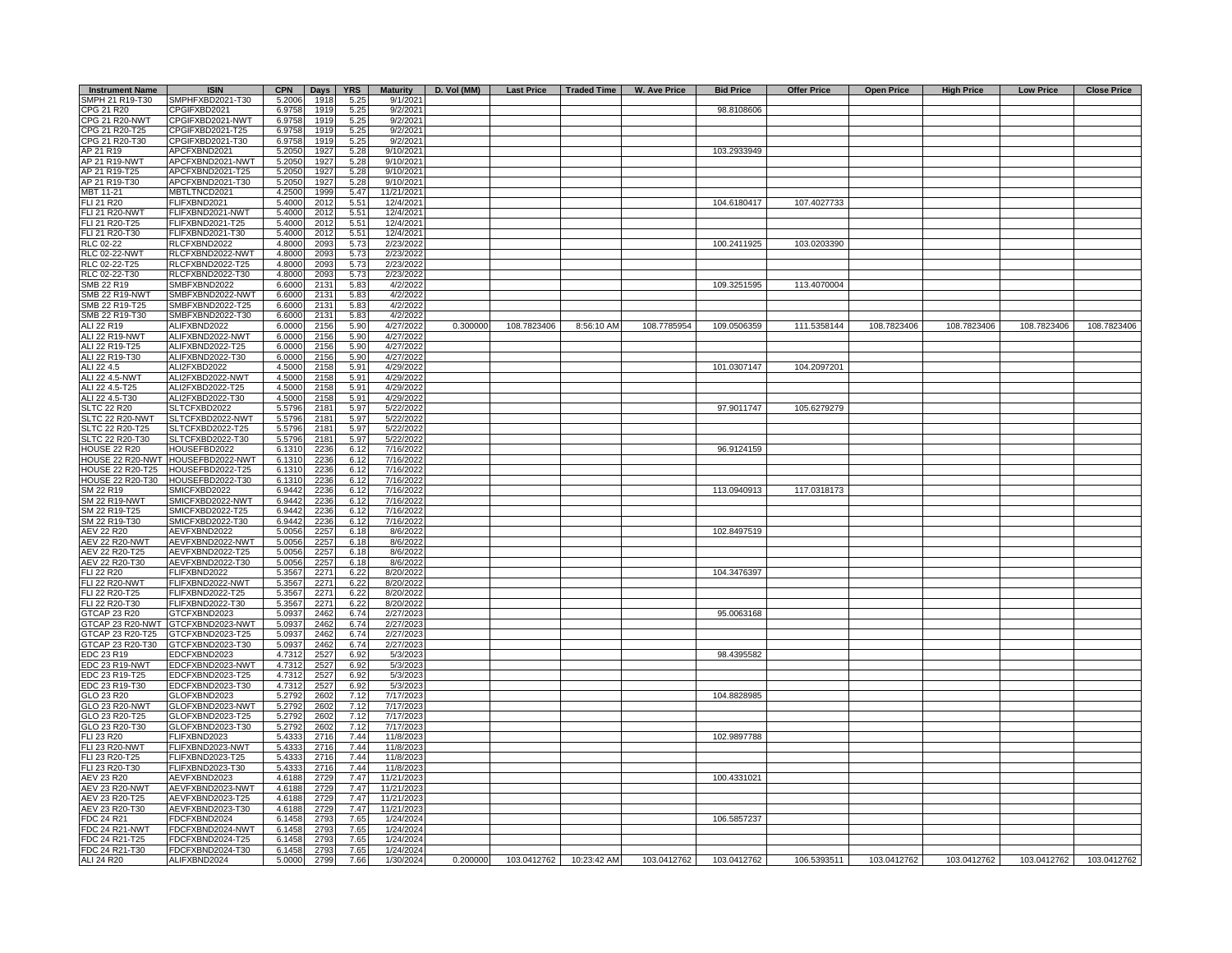| <b>Instrument Name</b>                         | <b>ISIN</b>                          | <b>CPN</b>       | Days         | <b>YRS</b>   | <b>Maturity</b>          | D. Vol (MM) |             |                          | Last Price   Traded Time   W. Ave Price | <b>Bid Price</b> | <b>Offer Price</b> | <b>Open Price</b> | <b>High Price</b> | <b>Low Price</b> | <b>Close Price</b> |
|------------------------------------------------|--------------------------------------|------------------|--------------|--------------|--------------------------|-------------|-------------|--------------------------|-----------------------------------------|------------------|--------------------|-------------------|-------------------|------------------|--------------------|
| <b>ALI 24 R20-NWT</b>                          | ALIFXBND2024-NWT                     | 5.0000           | 2799         | 7.66         | 1/30/2024                |             |             |                          |                                         |                  |                    |                   |                   |                  |                    |
| ALI 24 R20-T25                                 | ALIFXBND2024-T25                     | 5.0000           | 2799         | 7.66         | 1/30/2024                |             |             |                          |                                         |                  |                    |                   |                   |                  |                    |
| ALI 24 R20-T30                                 | ALIFXBND2024-T30                     | 5.0000           | 2799         | 7.66         | 1/30/2024                |             |             |                          |                                         | 102.7502760      |                    |                   |                   |                  |                    |
| TEL 24 R21<br><b>TEL 24 R21-NWT</b>            | TELFXBND2024<br>TELFXBND2024-NWT     | 5.2813<br>5.2813 | 2806<br>2806 | 7.68<br>7.68 | 2/6/2024<br>2/6/2024     |             |             |                          |                                         |                  |                    |                   |                   |                  |                    |
| TEL 24 R21-T25                                 | TELFXBND2024-T25                     | 5.2813           | 2806         | 7.68         | 2/6/2024                 |             |             |                          |                                         |                  |                    |                   |                   |                  |                    |
| TEL 24 R21-T30                                 | TELFXBND2024-T30                     | 5.2813           | 2806         | 7.68         | 2/6/2024                 |             |             |                          |                                         |                  |                    |                   |                   |                  |                    |
| JGS 24 R20                                     | JGSFXBND2024                         | 5.3000           | 282          | 7.74         | 2/27/2024                |             |             |                          |                                         | 103.1926287      |                    |                   |                   |                  |                    |
| <b>JGS 24 R20-NWT</b>                          | JGSFXBND2024-NWT                     | 5.3000           | 2827         | 7.74         | 2/27/2024                |             |             |                          |                                         |                  |                    |                   |                   |                  |                    |
| JGS 24 R20-T25                                 | JGSFXBND2024-T25                     | 5.3000           | 2827         | 7.74         | 2/27/2024                |             |             |                          |                                         |                  |                    |                   |                   |                  |                    |
| JGS 24 R20-T30                                 | JGSFXBND2024-T30                     | 5.3000           | 2827         | 7.74         | 2/27/2024                |             |             |                          |                                         |                  |                    |                   |                   |                  |                    |
| <b>MNTC 24 R21</b>                             | MNTCFXBD2024                         | 5.5000           | 2860         | 7.83         | 3/31/2024                | 5.300000    |             | 104.3795752  12:54:17 PM | 104.5354005                             | 104.4116014      |                    | 104.5448250       | 104.5448250       | 104.3795752      | 104.3795752        |
| MNTC 24 R21-NWT<br>MNTC 24 R21-T25             | MNTCFXBD2024-NWT<br>MNTCFXBD2024-T25 | 5.5000<br>5.5000 | 2860<br>2860 | 7.83<br>7.83 | 3/31/2024<br>3/31/2024   |             |             |                          |                                         |                  |                    |                   |                   |                  |                    |
| MNTC 24 R21-T30                                | MNTCFXBD2024-T30                     | 5.5000           | 2860         | 7.83         | 3/31/2024                |             |             |                          |                                         |                  |                    |                   |                   |                  |                    |
| SMB 24 R21                                     | <b>SMBFXBND2024</b>                  | 6.0000           | 2862         | 7.84         | 4/2/2024                 |             |             |                          |                                         | 105.0869180      | 110.5010824        |                   |                   |                  |                    |
| SMB 24 R21-NWT                                 | SMBFXBND2024-NWT                     | 6.000            | 2862         | 7.84         | 4/2/2024                 |             |             |                          |                                         |                  |                    |                   |                   |                  |                    |
| SMB 24 R21-T25                                 | SMBFXBND2024-T25                     | 6.000            | 2862         | 7.84         | 4/2/2024                 |             |             |                          |                                         |                  |                    |                   |                   |                  |                    |
| SMB 24 R21-T30                                 | SMBFXBND2024-T30                     | 6.0000           | 2862         | 7.84         | 4/2/2024                 |             |             |                          |                                         |                  |                    |                   |                   |                  |                    |
| SM 24 R21                                      | SMICFXBD2024                         | 5.612            | 2909         | 7.96         | 5/19/2024                |             |             |                          |                                         | 104.8188997      |                    |                   |                   |                  |                    |
| <b>SM 24 R21-NWT</b>                           | SMICFXBD2024-NWT                     | 5.612            | 2909         | 7.96         | 5/19/2024                |             |             |                          |                                         |                  |                    |                   |                   |                  |                    |
| SM 24 R21-T25                                  | SMICFXBD2024-T25                     | 5.612            | 2909         | 7.96         | 5/19/2024                |             |             |                          |                                         |                  |                    |                   |                   |                  |                    |
| SM 24 R21-T30                                  | SMICFXBD2024-T30                     | 5.6125           | 2909         | 7.96         | 5/19/2024                |             |             |                          |                                         |                  |                    |                   |                   |                  |                    |
| <b>GTCAP 24 R21</b>                            | GTCFXBND2024                         | 5.625            | 2989         | 8.18         | 8/7/2024                 |             |             |                          |                                         | 104.8618256      |                    |                   |                   |                  |                    |
|                                                | GTCAP 24 R21-NWT GTCFXBND2024-NWT    | 5.6250           | 2989         | 8.18         | 8/7/2024                 |             |             |                          |                                         |                  |                    |                   |                   |                  |                    |
| GTCAP 24 R21-T25<br>GTCAP 24 R21-T30           | GTCFXBND2024-T25<br>GTCFXBND2024-T30 | 5.6250<br>5.6250 | 2989<br>2989 | 8.18<br>8.18 | 8/7/2024<br>8/7/2024     |             |             |                          |                                         |                  |                    |                   |                   |                  |                    |
| SMPH 24 R21                                    | SMPHFXBD2024                         | 5.7417           | 3014         | 8.25         | 9/1/2024                 |             |             |                          |                                         | 102.9363297      |                    |                   |                   |                  |                    |
| SMPH 24 R21-NWT                                | SMPHFXBD2024-NWT                     | 5.7417           | 3014         | 8.25         | 9/1/2024                 |             |             |                          |                                         |                  |                    |                   |                   |                  |                    |
| <b>SMPH 24 R21-T25</b>                         | MPHFXBD2024-T25                      | 5.7417           | 3014         | 8.25         | 9/1/2024                 |             |             |                          |                                         |                  |                    |                   |                   |                  |                    |
| SMPH 24 R21-T30                                | SMPHFXBD2024-T30                     | 5.7417           | 3014         | 8.25         | 9/1/2024                 |             |             |                          |                                         |                  |                    |                   |                   |                  |                    |
| <b>LI 24 R21</b>                               | FLIFXBND2024                         | 5.6389           | 3108         | 8.51         | 12/4/2024                |             |             |                          |                                         | 101.9639987      |                    |                   |                   |                  |                    |
| FLI 24 R21-NWT                                 | FLIFXBND2024-NWT                     | 5.6389           | 3108         | 8.51         | 12/4/2024                |             |             |                          |                                         |                  |                    |                   |                   |                  |                    |
| FLI 24 R21-T25                                 | FLIFXBND2024-T25                     | 5.638            | 3108         | 8.51         | 12/4/2024                |             |             |                          |                                         |                  |                    |                   |                   |                  |                    |
| <b>LI 24 R21-T30</b>                           | FLIFXBND2024-T30                     | 5.638            | 3108         | 8.51         | 12/4/2024                |             |             |                          |                                         |                  |                    |                   |                   |                  |                    |
| RLC 02-25                                      | RLCFXBND2025                         | 4.9344           | 3189         | 8.73         | 2/23/2025                |             |             |                          |                                         | 94.1280254       |                    |                   |                   |                  |                    |
| <b>RLC 02-25-NWT</b>                           | RLCFXBND2025-NWT                     | 4.9344<br>4.9344 | 3189         | 8.73<br>8.73 | 2/23/2025                |             |             |                          |                                         |                  |                    |                   |                   |                  |                    |
| RLC 02-25-T25<br>RLC 02-25-T30                 | RLCFXBND2025-T25<br>RLCFXBND2025-T30 | 4.9344           | 3189<br>3189 | 8.73         | 2/23/2025<br>2/23/2025   |             |             |                          |                                         |                  |                    |                   |                   |                  |                    |
| ALI 25 R21                                     | ALIFXBND2025                         | 5.6250           | 3250         | 8.90         | 4/25/2025                | 5.000000    | 107.4119960 | 3:13:49 PM               | 107.4119960                             | 107.2232862      |                    | 107.4119960       | 107.4119960       | 107.4119960      | 107.4119960        |
| ALI 25 R21-NWT                                 | ALIFXBND2025-NWT                     | 5.6250           | 3250         | 8.90         | 4/25/2025                |             |             |                          |                                         |                  |                    |                   |                   |                  |                    |
| ALI 25 R21-T25                                 | ALIFXBND2025-T25                     | 5.6250           | 3250         | 8.90         | 4/25/2025                |             |             |                          |                                         |                  |                    |                   |                   |                  |                    |
| ALI 25 R21-T30                                 | ALIFXBND2025-T30                     | 5.6250           | 3250         | 8.90         | 4/25/2025                |             |             |                          |                                         |                  |                    |                   |                   |                  |                    |
| <b>SLTC 25 R22</b>                             | SLTCFXBD2025                         | 6.4872           | 3277         | 8.97         | 5/22/2025                |             |             |                          |                                         | 99.9123049       |                    |                   |                   |                  |                    |
| SLTC 25 R22-NWT                                | SLTCFXBD2025-NWT                     | 6.4872           | 3277         | 8.97         | 5/22/2025                |             |             |                          |                                         |                  |                    |                   |                   |                  |                    |
| SLTC 25 R22-T25                                | SLTCFXBD2025-T25                     | 6.4872           | 3277         | 8.97         | 5/22/2025                |             |             |                          |                                         |                  |                    |                   |                   |                  |                    |
| SLTC 25 R22-T30                                | SLTCFXBD2025-T30                     | 6.4872           | 3277         | 8.97         | 5/22/2025                |             |             |                          |                                         |                  |                    |                   |                   |                  |                    |
| <b>HOUSE 25 R22</b><br><b>HOUSE 25 R22-NWT</b> | HOUSEFBD2025<br>HOUSEFBD2025-NWT     | 6.8666           | 333<br>3332  | 9.12<br>9.12 | 7/16/2025<br>7/16/2025   |             |             |                          |                                         | 98.2733989       |                    |                   |                   |                  |                    |
| <b>IOUSE 25 R22-T25</b>                        | HOUSEFBD2025-T25                     | 6.8666<br>6.8666 | 3332         | 9.12         | 7/16/2025                |             |             |                          |                                         |                  |                    |                   |                   |                  |                    |
| <b>IOUSE 25 R22-T30</b>                        | HOUSEFBD2025-T30                     | 6.8666           | 3332         | 9.12         | 7/16/2025                |             |             |                          |                                         |                  |                    |                   |                   |                  |                    |
| ELI 25 R22                                     | FLIFXBND2025                         | 5.7139           | 3367         | 9.22         | 8/20/2025                |             |             |                          |                                         | 103.3722706      |                    |                   |                   |                  |                    |
| <b>FLI 25 R22-NWT</b>                          | FLIFXBND2025-NWT                     | 5.7139           | 3367         | 9.22         | 8/20/2025                |             |             |                          |                                         |                  |                    |                   |                   |                  |                    |
| FLI 25 R22-T25                                 | FLIFXBND2025-T25                     | 5.7139           | 3367         | 9.22         | 8/20/2025                |             |             |                          |                                         |                  |                    |                   |                   |                  |                    |
| FLI 25 R22-T30                                 | FLIFXBND2025-T30                     | 5.7139           | 3367         | 9.22         | 8/20/2025                |             |             |                          |                                         |                  |                    |                   |                   |                  |                    |
| ALI 25 R22                                     | ALI2FXBD2025                         | 4.7500           | 3433         | 9.40         | 10/25/2025               | 3.500000    | 101.3587694 | 10:47:55 AM              | 101.3587694                             | 100.9398835      |                    | 101.3587694       | 101.3587694       | 101.3587694      | 101.3587694        |
| ALI 25 R22-NWT                                 | ALI2FXBD2025-NWT                     | 4.7500           | 3433         | 9.40         | 10/25/2025               |             |             |                          |                                         |                  |                    |                   |                   |                  |                    |
| ALI 25 R22-T25                                 | ALI2FXBD2025-T25                     | 4.7500           | 3433         | 9.40<br>9.40 | 10/25/2025               |             |             |                          |                                         |                  |                    |                   |                   |                  |                    |
| ALI 25 R22-T30<br><b>SMPH 25 R23</b>           | ALI2FXBD2025-T30<br>SMPHFXBD2025     | 4.7500<br>4.7990 | 3433<br>3464 | 9.48         | 10/25/2025<br>11/25/2025 |             |             |                          |                                         | 100.3719297      |                    |                   |                   |                  |                    |
| SMPH 25 R23-NWT                                | SMPHFXBD2025-NWT                     | 4.7990           | 3464         | 9.48         | 11/25/2025               |             |             |                          |                                         |                  |                    |                   |                   |                  |                    |
| SMPH 25 R23-T25                                | SMPHFXBD2025-T25                     | 4.7990           | 3464         | 9.48         | 11/25/2025               |             |             |                          |                                         |                  |                    |                   |                   |                  |                    |
| SMPH 25 R23-T30                                | SMPHFXBD2025-T30                     | 4.7990           | 3464         | 9.48         | 11/25/2025               |             |             |                          |                                         |                  |                    |                   |                   |                  |                    |
| <b>JER 25 R20</b>                              | MERFXBND2025                         | 4.8750           | 3481         | 9.53         | 12/12/2025               |             |             |                          |                                         | 101.1449159      |                    |                   |                   |                  |                    |
| <b>MER 25 R20-NWT</b>                          | MERFXBND2025-NWT                     | 4.8750           | 3481         | 9.53         | 12/12/2025               |             |             |                          |                                         |                  |                    |                   |                   |                  |                    |
| MER 25 R20-T25                                 | MERFXBND2025-T25                     | 4.8750           | 3481         | 9.53         | 12/12/2025               |             |             |                          |                                         |                  |                    |                   |                   |                  |                    |
| MER 25 R20-T30                                 | MERFXBND2025-T30                     | 4.8750           | 3481         | 9.53         | 12/12/2025               |             |             |                          |                                         |                  |                    |                   |                   |                  |                    |
| ALI 26 R23                                     | ALIFXBND2026                         | 4.8500           | 3582         | 9.81         | 3/23/2026                | 2.380000    | 102.9452810 | 3:47:27 PM               | 102.5705655                             | 100.9657554      |                    | 101.1616353       | 102.9452810       | 101.1616353      | 102.9452810        |
| ALI 26 R23-NWT                                 | ALIFXBND2026-NWT                     | 4.8500           | 3582         | 9.81         | 3/23/2026                |             |             |                          |                                         |                  |                    |                   |                   |                  |                    |
| ALI 26 R23-T25<br>ALI 26 R23-T30               | ALIFXBND2026-T25                     | 4.8500           | 3582<br>3582 | 9.81<br>9.81 | 3/23/2026                |             |             |                          |                                         |                  |                    |                   |                   |                  |                    |
| AP 26 R21                                      | ALIFXBND2026-T30<br>APCFXBND2026     | 4.8500<br>6.1000 | 3753         | 10.28        | 3/23/2026<br>9/10/2026   |             |             |                          |                                         | 109.8539764      |                    |                   |                   |                  |                    |
| AP 26 R21-NWT                                  | APCFXBND2026-NWT                     | 6.100            | 375          | 10.28        | 9/10/2026                |             |             |                          |                                         |                  |                    |                   |                   |                  |                    |
| AP 26 R21-T25                                  | APCFXBND2026-T25                     | 6.1000           | 3753         | 10.28        | 9/10/2026                |             |             |                          |                                         |                  |                    |                   |                   |                  |                    |
| AP 26 R21-T30                                  | APCFXBND2026-T30                     | 6.1000           | 3753         | 10.28        | 9/10/2026                |             |             |                          |                                         |                  |                    |                   |                   |                  |                    |
|                                                |                                      |                  |              |              |                          |             |             |                          |                                         |                  |                    |                   |                   |                  |                    |